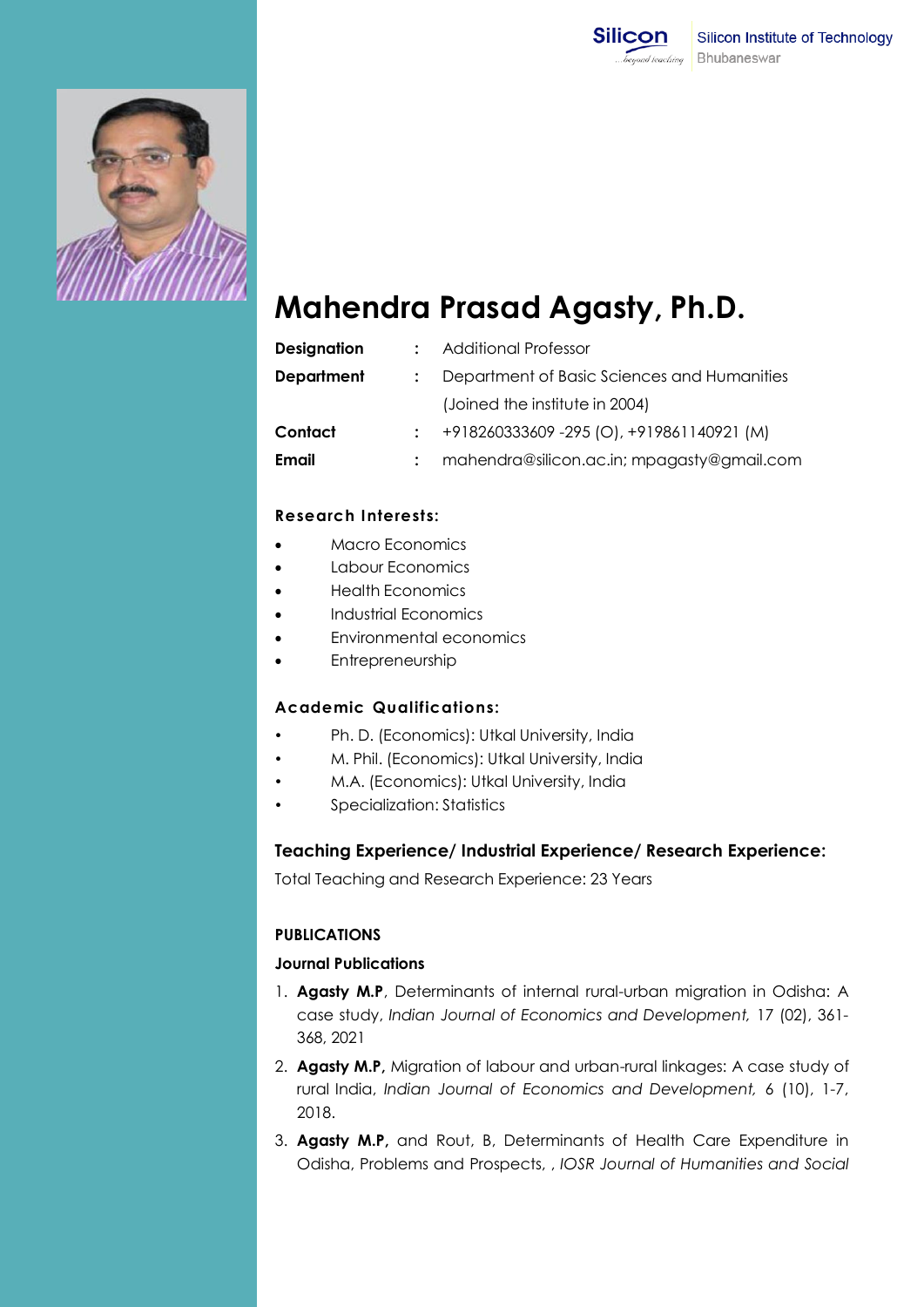*Science* 23(6),19-26, DOI 10.9790/0837- 2306051926, 2018.

- 4. **Agasty M.P,** Migration of Labour and its Impact on Education of Left behind Children: A Case Study of Rural India, *Arthashastra Indian Journal of Economics& Research*, 5(4)48-56, 2016.
- 5. **Agast, M.P,** Senapati, J. Food Security in Odisha: Problèm and Policy Implications, *Indian Journal of Applied Research*, 6(6),188 - 191, 2016
- 6. **Agasty M.P,** Migration of Labour and its Impact on Education of Left behind Children: A Case Study of Rural Odisha, *International Journal of Research in Humanities and Social Studies*, 3(4), 57-63, 2016
- 7. **Agasty M.P,** Senapati, J. Handicraft Industries in Odisha: Problems and Prospects, *International Journal of Multidisciplinary Research and Development*, 2(5), 517-521, 2015.
- 8. **Agasty M.P,** Mohapatra, G, Patra, R. N, Economic Contribution of Women in Self Help Groups: Village Level Evidence from Odisha, *IOSR Journal of Economicsand Finance*, *6*(2).1- 8, 2015.
- 9. **Agasty M.P**, Patra, R. N, The Quiet Crisis in Higher Education National and Sub-national Perspectives, *Educational Quest*, 5(3), 147*- 159*, 2014.
- 10.**Agasty M.P**, Patra, R. N, The Economics of Migrant Remittances: Insight From a Primary Survey in Odisha, India, *Man and Development, XXXVI* (3). 37-64, 2014.
- 11.**Agasty M.P,** Patra, R. N, Migration, Labour Supply, Wages and Agriculture: A Case Study in Rural Odisha, *Developing Country Studies, 4(16*), 91-109, 2014.
- 12.**Agasty M.P**, Patra, R.N, Migration of Labour and Left Behind Women: A case Study of Rural Odisha, *American International Journal of Research in Humanities, Arts and Social Sciences*, *7*(1), 28-33, 2014.
- 13.**Agasty M.P**, Patra,R.N, Migration, Wages and Agriculture: Empirical Evidence and Policy Implications,14(5), 09-20, 2013
- 14.**Agasty M.P**, Patra,R.N, Growth and Structure of GDP and Employment in the Indian Economy: Performance and Challenges, *Samikshya*, *7*(1), 26- 38, 2013
- 15.**Agasty M.P,** Patra,R.N, Cooperatives, Agriculture and Rural Development: Role, Issues and Policy Implications, *IOSR Journal of Humanities and Social Science, 13*(2),14-25, 2013
- 16.**Agasty M.P,** Patra, R.N, Rural-urban Migration: Selectivity, Determinants and Destination", *Peripex-Indian Journal of Research, 2*(2), 84-86, 2013
- 17.**Agasty M.P**, Patra, R.N, Gender Dimensions of Work Force in India: Anatomy, Dynamics, Determinants, Discrimination and Policy Implications, *Samikkshy*a*, 6*(1), 22-35, 2011.

#### **Conferences:**

1. **Agasty M.P** and R.N.Patra, *Migration, Labour Supply, Wages and Agriculture: A case Study of Rural Odisha*, 45th Annual Conference of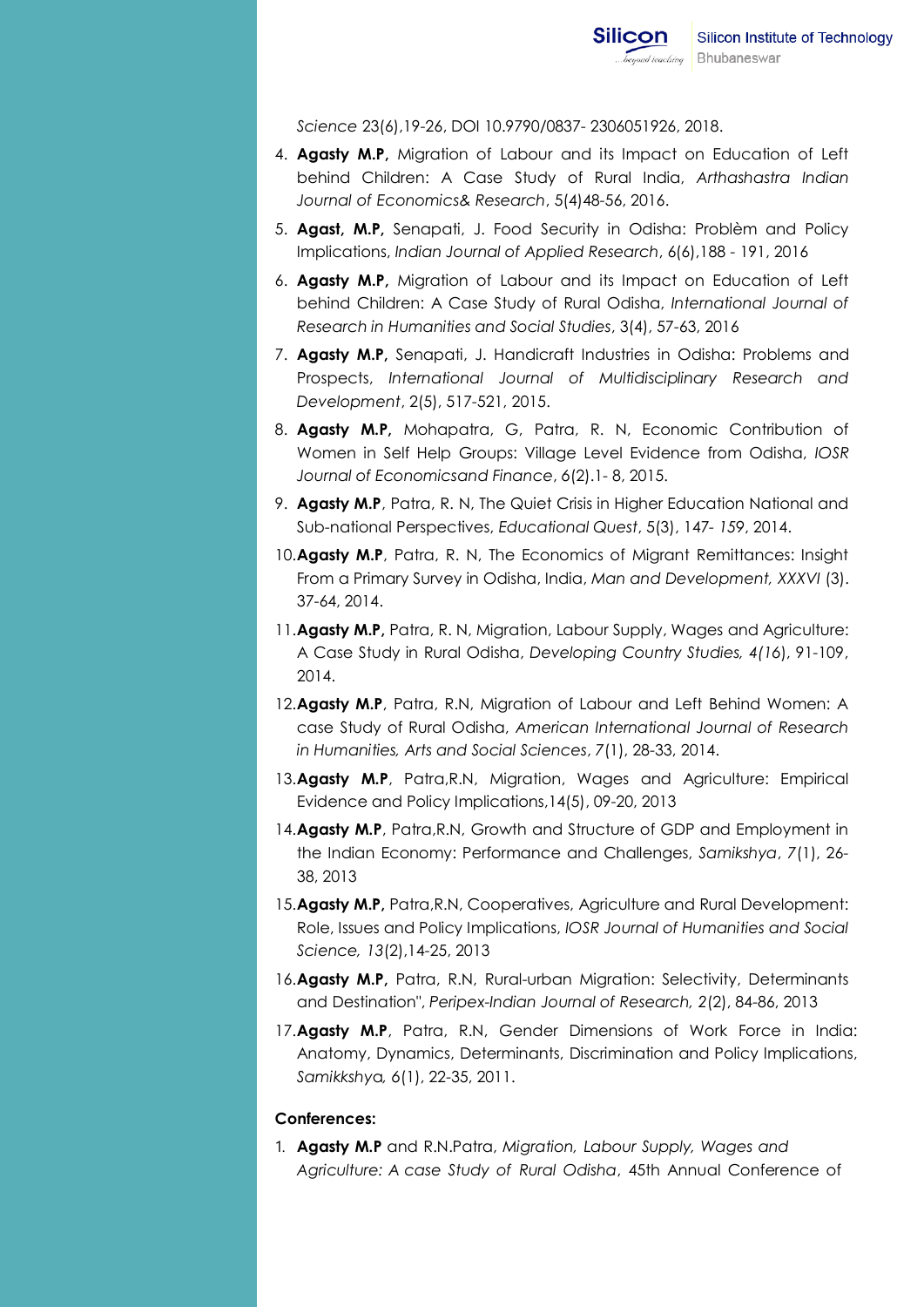the Orissa EconomicAssociation, NISER Bhubaneswar, 9th -10th Feb, 2013.

- 2. **Agasty M.P** and R.N.Patra, *Gender Dimensions of Work Force in India: Anatomy, Dynamics, Determinants, Discrimination & Policy Implications*. UGC National Seminar, Khaira College, Balasore, 24th April 2011.
- 3. **Agasty M.P** and R.N.Patra, *Rural-Urban Migration: Macro Theories, Micro Level Evidence and Policy Implications,* 52nd Annual conference of the Indian Society of Labor Economics). Dharwad, Karnatak, 17th Dec. 2010.

## **Book Chapter:**

1. **Agasty M.P**. and Patra R.N, Bgchi K., Rural-Urban Migration: Macro Theories, Micro Level Evidence and Policy Implications, *Internal Migration in India, Nature, Determinants and Consequence*s, Abhiijeet Publication, New Delhi, 416-443, 2013.**Book Chapters Published**

## **BOOKS PUBLISHED:**

- 1. **Agasty M.P** : *Engineering Economics and Costing*. Scitech, Chenai, India, 2006
- 2. **Agasty M.P** : *Engineering Economics and Costing*. Scitech, Chenai, India, 2009
- 3. **Agasty M.P and Patra R.N.**: Rural Urban Migration: Theory, Determinants andImpacts, Abhijeet Publications, New Delhi, India, 2019.

# **INVITED TALK:**

- 1. Business Plan, Srusty Academy of Management, 9th April 2016.
- 2. Entrepreneurship and Generation of Ideas, Government College of Engineering, Kalahandi, 10<sup>th</sup> September 2016.
- 3. Generation of Ideas, GITA, Bhubaneswar, 31st March 2016.
- 4. Demonetisation one year after, Press Club of Athagarh, Odisha, Invited talk, 10thDecember 2017.
- 5. GITA, Bhubaneswar, Resource person, Faculty Development Programme, 6th Jan2018.
- 6. GITA, Bhubaneswar , Resource Person, EAC Programme, 17th March 2018
- 7. Kendriya Vidyalaya Sangathan, Zonal Institute of Education and Training, Resource person, 5 days Workshop on Content Enrichment: Resource generation for specific topics in economics for PGT (Economics) ZIET, Bhubaneswar, 8th August 2018.

**STUDENTS GUIDANCE:** Three (In progress)

**REVIEWER OF JOURNAL:** SAGE Open (IF0.675)

#### **SHORT-TERM COURSE/ TRAINING ATTENDED:**

1. Training on "Entrepreneurship Development Programme", MHRD's